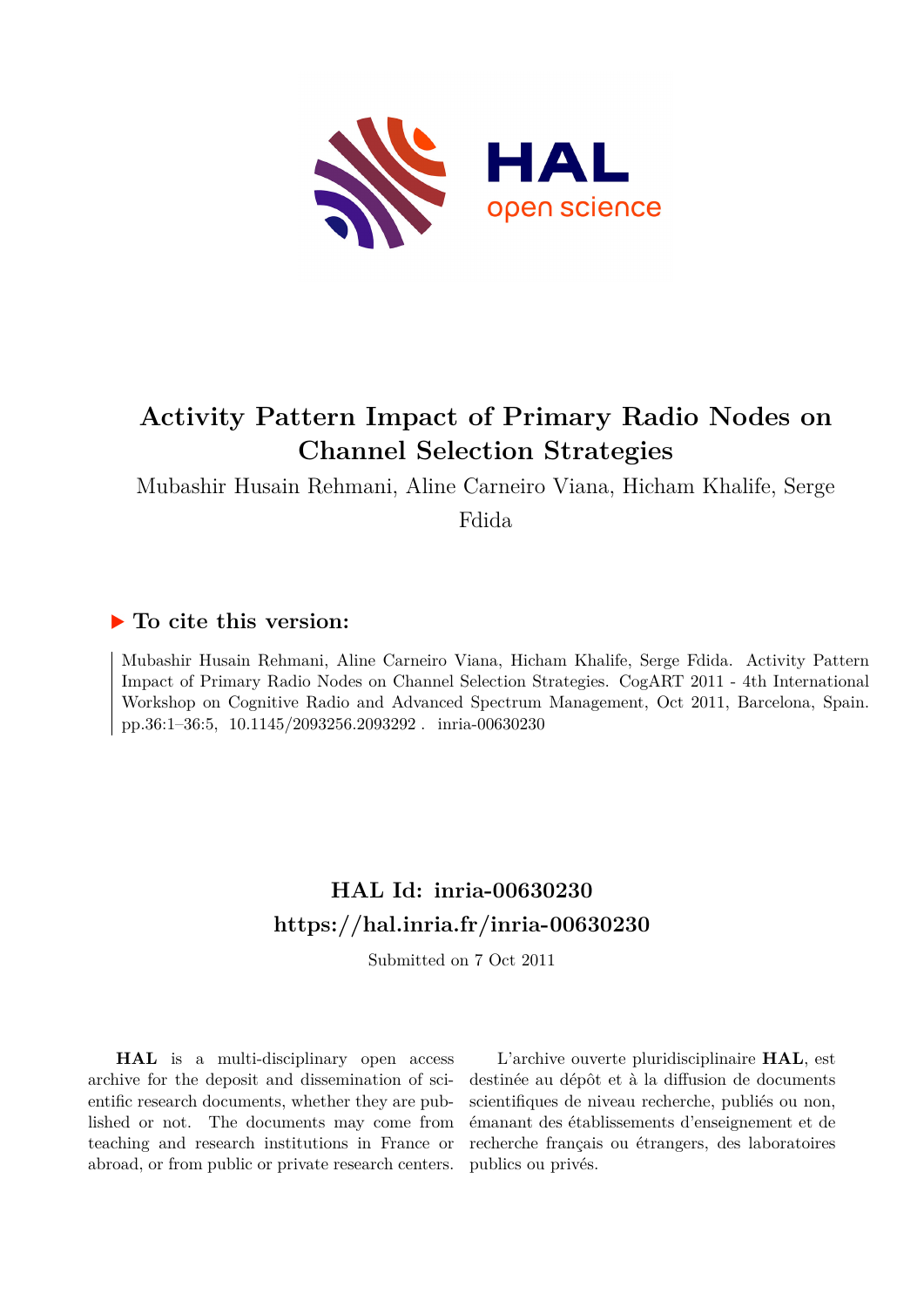# **Activity Pattern Impact of Primary Radio Nodes on Channel Selection Strategies**

Mubashir Husain Rehmani\*, Aline Carneiro Viana‡, Hicham Khalife‡, and Serge Fdida\*

 $\star$  LIP6/UPMC Sorbonne Universités  $\downarrow$  INRIA <sup>†</sup> LaBRI/ENSEIRB, Université de Bordeaux mubashir.rehmani@lip6.fr, aline.viana@inria.fr, hicham.khalife@labri.fr, serge.fdida@lip6.fr

## **ABSTRACT**

The performance of cognitive radio network is highly dependent upon the primary radio nodes activity pattern. In this paper, we study and analyze the impact of different PR nodes activity pattern with the help of three performance metrics. In this perspective, we use our channel selection strategy SURF and three other channel selection strategies i.e., Random (RD), Highest Degree (HD), and Selective Broadcasting (SB). We analyze the performance of these channel selection strategies through extensive NS-2 simulations. Moreover, we also analyze how these strategies respond to different PR nodes activity. Simulation results confirm that SURF outperforms RD, HD, and SB in terms of delivery ratio and causes less harmful interference to PR nodes, in all primary radio nodes activity pattern.

#### **Categories and Subject Descriptors**

C.2.1 [Computer-Communication Networks]: Network Architecture and Design—Wireless communication

**General Terms**

Wireless Communications

#### **Keywords**

Multi-hop cognitive radio networks, channel selection, data dissemination, primary radio activity.

#### **1. INTRODUCTION**

Cognitive radio wireless networks (CRNs) [1] are designed to use the radio spectrum opportunistically. CRNs are composed of two types of nodes: Primary Radio (PR) nodes and the Cognitive Radio (CR) nodes. Primary radio nodes are the legacy users and they have the high priority to use the channels for communication. However, cognitive radio nodes can only use the channels when they are idle i.e. not utilized by the PR nodes. Therefore, the performance of cognitive radio network is highly dependent upon the primary radio nodes activity pattern. The primary radio nodes activity pattern i.e. presence or absence of the PR signal, can be modelled as continuous-time, alternating ON/OFF Markov Renewal Process (MRP) [2, 3, 4]. This PR activity model has been used very widely in the literature [2, 3, 4].

Recently, very few works has been done to analyze PR nodes activity pattern. In [5], the authors model and evaluate the performance of Transmission Control Protocol over Cognitive Radio Ad Hoc Networks. The authors considered a single-hop topology for PR activity analysis and four different regions (long term, high, low, intermittent) for PR

nodes activity. The effect of PR ON/OFF periods on the system performance in the context of MAC protocol has been evaluated by Bayhan and Alagöz  $[6]$ . In  $[7]$ , the authors studied the influence of the activity patterns of the primary radio transmitters on the area in which cognitive radios have opportunities for spectrum reuse, with the given transmit power. But none of these works have analyzed the impact of different PR nodes activity pattern on different channel selection strategies as well as on data dissemination. Moreover, these works do not consider the effect of PR nodes activity in a multi-hop network. In fact, due to lack of centralized entity and the difficult coordination between CR nodes in multi-hop cognitive radio ad-hoc network, the selection of a common channel by CR transmitters and receivers is a challenging task.

In this paper, we study and analyze the impact of different PR nodes activity patterns on different channel selection strategies i.e. Random (RD), Highest Degree (HD), Selective Broadcasting (SB) and our proposed channel selection strategy (SURF). Moreover, we also analyzed how these channel selection strategies respond to different PR activity patterns. In particular, by analyzing our channel selection strategy SURF [8] under different PR activity patterns (wireless environments), we gain insights that will help us in future to set up different channel heuristics. Through extensive NS-2 simulations, we generate different PR activity patterns and investigate through several performance parameters how the approaches react.

The remainder of this paper is organized as follows: Section 2 give a brief over of channel selection strategies i.e. RD, HD, SB, and SURF. In section 3, we discuss the PR nodes activity patterns. Performance evaluation is done in section 4, improvements regarding SURF are suggested in section 5 and finally, section 6 concludes the paper.

### **2. CHANNEL SELECTION STRATEGIES**

We consider four channel selection strategies i.e. Random (RD), Highest Degree (HD), Selective Broadcasting (SB), and our proposed channel selection strategy (SURF). We now describe each of them.

In RD approach, channels are randomly selected to be used by CR nodes for transmission and/or overhearing, without any consideration to the ongoing PR and CR activity over these channels.

In SB [9], each CR node calculates a minimum set of channels, Essential Channel Set (ECS), for transmission that covers all its geographic neighbors, without considering the PR unoccupancy. In SB, a CR node transmits on multiple chan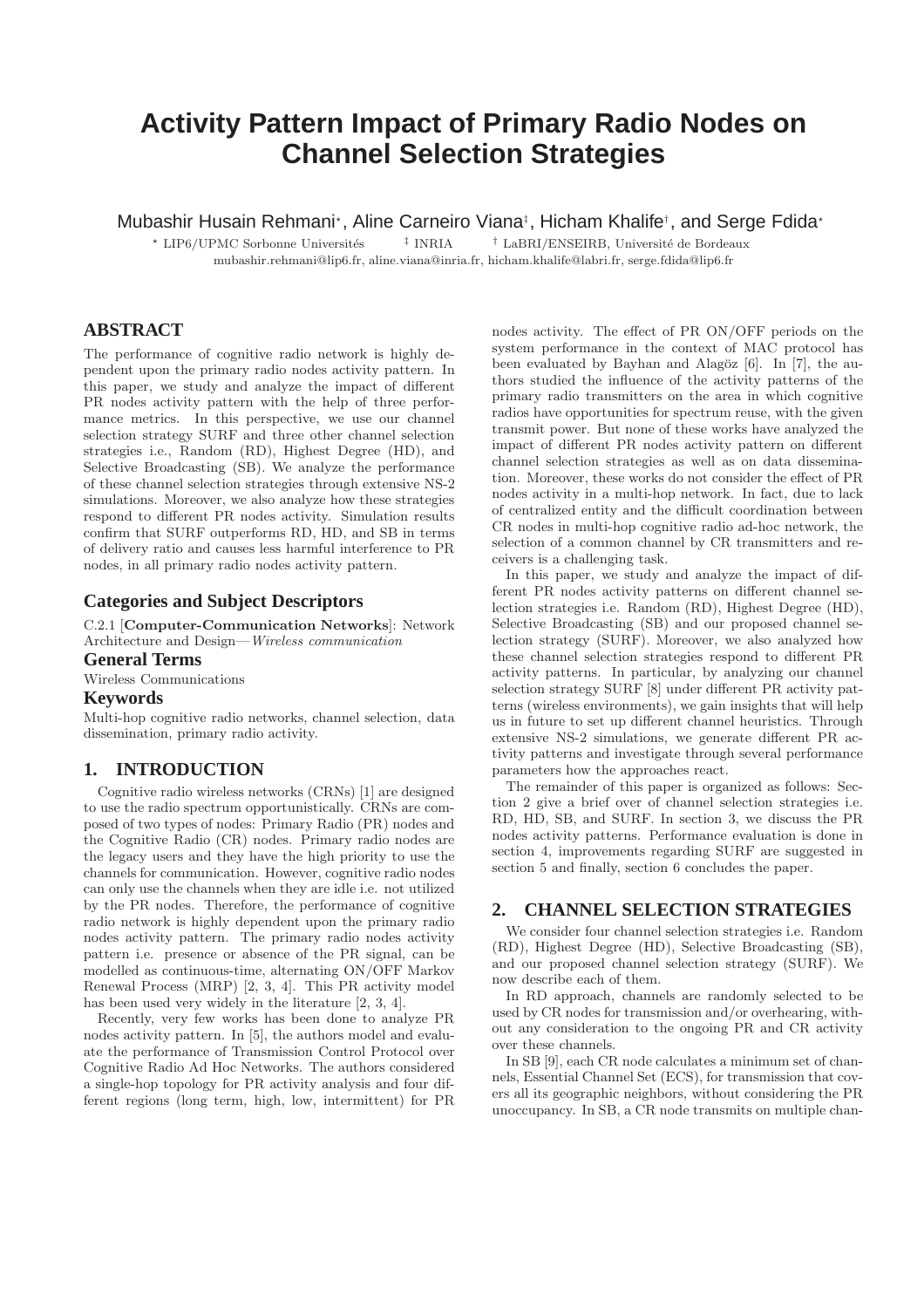nels in round-robin fashion present in the ECS list, until all neighbors are covered. Note that in [9] nothing is mentioned about how nodes overhear over the channels. Therefore, we consider nodes select for overhearing the highest degree channel from their ECS list only. If more than one option is available, a random choice for transmission/overhearing is performed among those channels with the same degree.

HD approach only considers CR activities and is inspired by SB approach. In HD, CR nodes select the highest CR degree channel for transmission and overhearing, without any consideration of PR activity. The highest degree channel covers, consequently, the highest number of neighbors in the available list of channels.

SURF [8] is our distributed channel selection strategy specifically designed for data dissemination in multi-hop cognitive radio networks. In SURF, special consideration is given to select those channels that cause less harmful interference to PR nodes. This is achieved by considering the PR nodes activity pattern during the channel selection decision. On top of that, SURF gives high preference to those channels that have higher number of CR neighbors.

SURF strategy classifies channels by assigning a weight  $P_w^{(i)}$  to each observed channel *i* in the channel set *C*. Thus, every cognitive radio running SURF, locally computes the  $P_w^{(i)}$  using the following equation:

$$
\forall i \in C : P_w^{(i)} = PR_u^{(i)} \times CR_o^{(i)} \tag{1}
$$

 $P_w^{(i)}$  describes the weight of a channel i and is calculated based on the unoccupancy of PR (i.e.  $PR_u^{(i)}$ ) and CR occupancy (i.e.  $CR_o^{(i)}$ , which reflects the number of CR neighbors) over channel  $i$ . Then, the channels are ranked according to their weights and the best channel (i.e., the one providing highest  $P_w^{(i)}$ ) is selected. SURF has also the mechanism of recovery from bad channel selection decision, which is considered during the computation of the primary radio unoccupancy. In this mechanism, SURF keeps track of previous wrong channel state estimation and accordingly adapts future channel selection decision. The primary radio unoccupancy  $PR_u^{(i)}$  is given by:

$$
PR_u^{(i)} = P_{OFF}^*(t)^{(i)} = P_{OFF}^{(i)}(1 - P_{FA}^{(i)}) + P_{MD}^{(i)}(1 - P_{OFF}^{(i)}) \tag{2}
$$

where  $P_{OFF}(t)$  (cf. Eq. 3) is the probability that the channel *i* will be in OFF state at time *t*,  $P_{FA}^{(i)}$  is the probability of false alarm, and  $P_{MD}^{(i)}$  is the probability of miss-detection. More details on how these probabilities are calculated can be found in our paper [8] and technical report [10].

### **3. PR NODES ACTIVITY PATTERN**

The primary radio nodes activity, i.e. presence or absence of the PR signal, can be modelled as continuous-time, alternating ON/OFF Markov Renewal Process (MRP) [2, 3, 4, 15]. This PR activity model has been used very widely in the literature [2, 3, 4]. The ON/OFF PR activity model approximates the spectrum usage pattern of public safety bands [11]. The public safety band is designated for commercial and public safety uses [12]. The authors in [13] approximate and validate the PR ON/OFF activity model for the presence of the PR signal in IEEE 802.11b. The ON/OFF PR activity model is also the most famous model for voice [14].



Figure 1: Long term, high, low and intermittent PR nodes activity.

| Table 1: Primary Radio Activity. |  |
|----------------------------------|--|
|----------------------------------|--|

| <b>PR</b> Activity    | ON                 | OEN                | Λх       | $\lambda$ $\vee$ |  |
|-----------------------|--------------------|--------------------|----------|------------------|--|
| Long Term Activity    | $\lambda_X \leq 1$ | $\lambda_Y \leq 1$ | Long ON  | Long OFF         |  |
| High Activity         | $\lambda_{X}$ < :  | $\lambda v > 1$    | Long ON  | Short OFF        |  |
| Low Activity          | $\lambda x > 1$    | $\lambda_Y \leq 1$ | Short ON | Long OFF         |  |
| Intermittent Activity | $\lambda_{X} > 1$  | $\lambda v > 1$    | Short ON | Short OFF        |  |

In this paper, we use the formulation of [2, 4, 15] that the channels ON and OFF periods are both exponentially distributed with p.d.f.  $f_X(t) = \lambda_X \times e^{-\lambda_X t}$  for ON state and  $f_Y(t) = \lambda_Y \times e^{-\lambda_Y t}$  for OFF state. The probability that the channel i will be in OFF state at time t, i.e.,  $P_{OFF}(t)$ , is calculated as:

$$
P_{OFF}(t) = \frac{\lambda_X}{\lambda_X + \lambda_Y} + \frac{\lambda_Y}{\lambda_X + \lambda_Y} e^{-(\lambda_X + \lambda_Y)t}
$$
 (3)

where  $\lambda_X$  and  $\lambda_Y$  are the rate parameter for exponential distribution.

We consider then four different PR nodes activity patterns [5, 6], described as follows (see Fig. 1):

- Long Term PR Activity: In Long Term PR Activity, the channel has long ON and long OFF periods. This type of PR activity can be seen in the scenarios where primary radio nodes subscribed to free call packages.
- High PR Activity: In High PR Activity, the channel has long ON and short OFF periods. This type of PR activity can be seen in highly congested urban environments or in rush hours, where all the channels are mostly occupied.
- Low PR Activity: In Low PR Activity, the channel has short ON and long OFF periods. This type of PR activity can be observed in remote areas or during less peak hours.
- Intermittent PR Activity: In Intermittent PR Activity, the channel has short ON and short OFF periods. This type of PR activity can be observed where users use the channels for very short period of time, e.g., bus stations, railway stations etc.

Fig. 1 depicts an example of these four activity patterns. In order to achieve such PR nodes activity, we vary the rate parameter  $\lambda_X$  and  $\lambda_Y$  of the exponential distribution, as indicated in Table 1 [5, 6].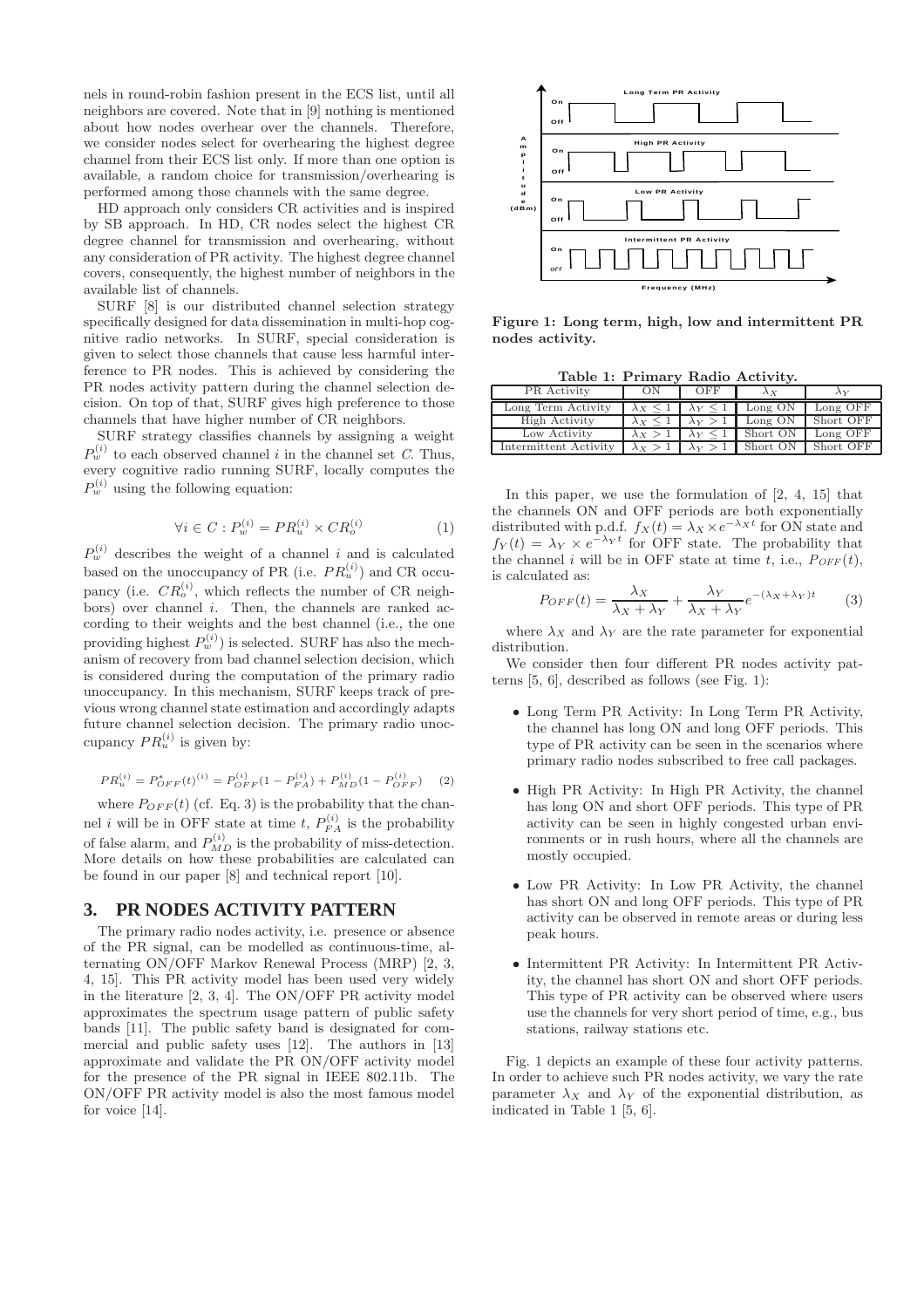

Figure 2: Zero Primary Radio Activity. (a) CR Nodes' ID and average delivery ratio for RD, HD, SB and SURF. (b) Hop count and average number of effective neighbors for RD, HD, SB and SURF. (c) Hop count and average number of receivers for RD, HD, SB and SURF.

Table 2: Harmful Interference Ratio (HIR) (in %) under various Primary Radio Nodes Activity.

|              | $\mathrm{Ch}{=}5$ |    |     | $Ch=10$   $Ch=5$ $Ch=10$   $Ch=5$ $Ch=10$   $Ch=5$ $Ch=10$ |     |    |    |          |
|--------------|-------------------|----|-----|------------------------------------------------------------|-----|----|----|----------|
| Long Term    | 63                | 53 |     | 45                                                         | .JG | ЪU | 23 | $\Omega$ |
| High         | 90                |    |     | ວງ<br>oJ                                                   |     | OЭ | 60 | оč       |
| Low          |                   | Īб | ĿIJ | 1 ດ                                                        |     | ΠÐ |    |          |
| Internittent | 61                | 49 |     | 46                                                         |     | 56 | ഹ  | $\Omega$ |

#### **4. PERFORMANCE ANALYSIS**

This section presents the performance analysis of the fours channel selection strategies under varying PR nodes activity. To achieve this, we performed extensive NS-2 simulations and considered three performance metrics:

- 1. Harmful Interference Ratio (HIR): This metric is defined in order to capture the notion of collision with PR nodes. HIR is defined as the ratio of the total number of times the channel is occupied by PR node after the channel selection decision over total number of times the channel selection decision occurs.
- 2. Average Delivery Ratio: This metric is defined to effectively measure the data dissemination process. It is the ratio of packets received by a particular CR node over total packets sent in the network.
- 3. Ratio of Accumulative CR Receivers: This metric also evaluates the data dissemination process. It is defined as the average ratio of accumulative CR receivers per hop over the accumulative effective neighbors per hop. Accumulative CR receivers per hop are the number of CR receivers per hop that successfully received the message, while accumulative effective neighbors per hop are the CR neighbors that selects the same channel for overhearing as the sender node used for transmission. Note that by accumulative ratio we mean: at each new hop  $h$ , the receivers and effective neighbors of all previous hops  $l < h$  are summed up to the ones at hop h.

The number of CR nodes is fixed to 100. CRs are randomly deployed within a square area of  $700x700m^2$  and their transmission range is set to  $250m$ . Simulations run for  $1000$ seconds and a total of 1000 packets are sent, where each packet is sent by a randomly selected node at an interval of

1 second. All results are obtained with a confidence interval of 95%.

We consider 5  $(Ch = 5)$  and 10  $(Ch = 10)$  total number of channels, which allows varying the neighborhood density  $d_{avg}$  between 11.3 (when Ch=5) and 20.1 (when Ch=10). Note this density is computed after the spectrum sensing provides the list of available channels and before the CRs select the channel to transmit/overhear. In this case, it is worth mentioning that, at the following simulation studies, the neighborhood density varies in function of the CRs' channel selection and is lower than the above ones. The results attest the obtained low delivery ratios are mainly due to the creation of different topologies resulted from the multi-channel availability and distributed channel selection by CRs. This can be verified in the Fig. 2, which shows results for delivery ratio, number of receivers and of effective neighbors, for Ch=5 and Ch=10 when no PR nodes activity is present in the channels. As can be observed, even when CR nodes do not have to compete with PR nodes to have access to the channels, the average delivery ratio ranges from 35%−50%, the average number of effective neighbors ranges from 10−20 and the average number of receivers ranges from  $12-2$  (from  $1^{st}$  to  $6^{th}$  hop) in SURF.

Fig. 3–Fig. 6 show the graphs for varying PR nodes activity patterns. Similarly, Table 2 summarizes the harmful interference ratio of Fig. 3–Fig. 6. In Long Term PR activity, besides of guaranteeing lower HIR compared to RD, HD, and SB, SURF also ensures a higher delivery ratio than such approaches. In High PR activity, all the channel are highly occupied, and consequently, very less chances for communication is let to all the approaches. Nevertheless, SURF is able to manage very low HIR and still have some delivery ratio (2% around), compared to the other approaches.

It is clear that when PR activity is very low (cf Fig. 5) every strategy behaves well in term of HIR (cf. 5(a)). In this case, SURF helps select the best channel in term of CR connectivity, i.e., delivery ratio to  $CR$  (cf. Fig.  $5(b)$ ), while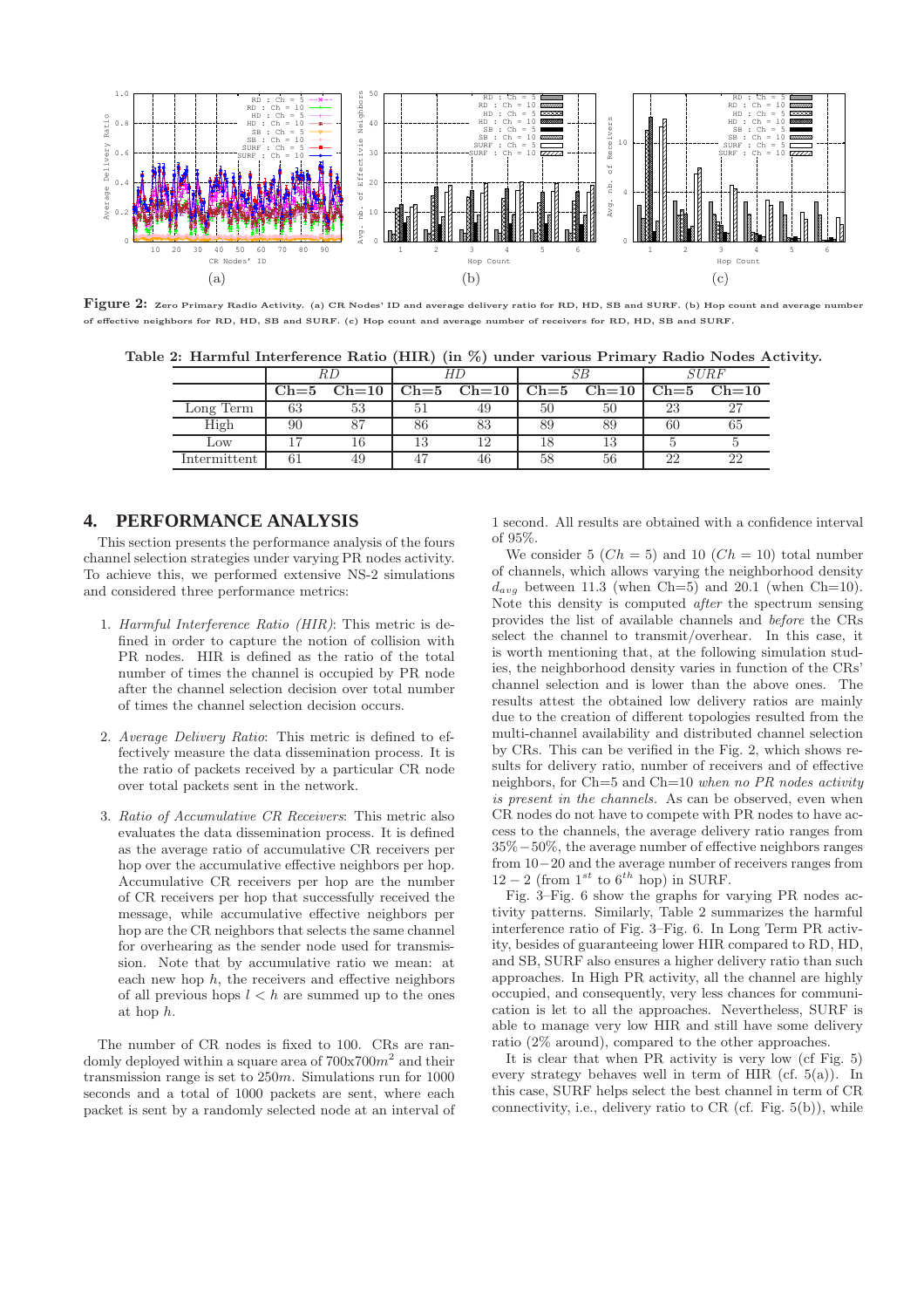

Figure 3: Long Term Primary Radio Activity. (a) PR harmful interference ratio for RD, HD, SB and SURF. (b) CR Nodes' ID and average delivery ratio for RD, HD, SB and SURF. (c) Hop count and Ratio of accumulative receivers for RD, HD, SB and SURF.



Figure 4: High Primary Radio Activity. (a) PR harmful interference ratio for RD, HD, SB and SURF. (b) CR Nodes' ID and average delivery ratio for RD, HD, SB and SURF. (c) Hop count and Ratio of accumulative receivers for RD, HD, SB and SURF.



Figure 5: Low Primary Radio Activity. (a) PR harmful interference ratio for RD, HD, SB and SURF. (b) CR Nodes' ID and average delivery ratio for RD, HD, SB and SURF. (c) Hop count and Ratio of accumulative receivers for RD, HD, SB and SURF.



Figure 6: Intermittent Primary Radio Activity. (a) PR harmful interference ratio for RD, HD, SB and SURF. (b) CR Nodes' ID and average delivery ratio for RD, HD, SB and SURF. (c) Hop count and Ratio of accumulative receivers for RD, HD, SB and SURF.